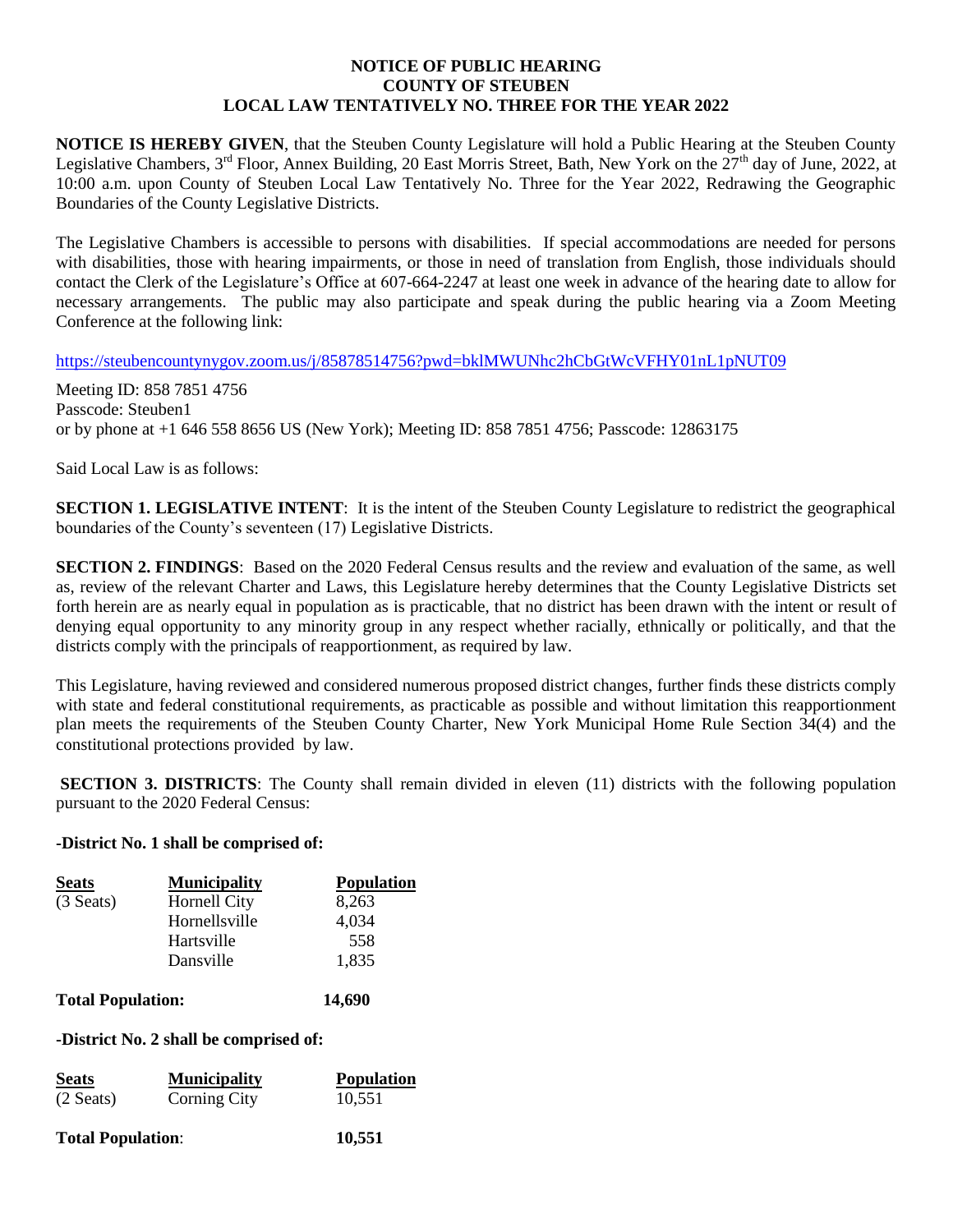### **-District No. 3 shall be comprised of:**

| <b>Seats</b> | <b>Municipality</b> | <b>Population</b> |
|--------------|---------------------|-------------------|
| $(2$ Seats)  | Bath                | 11.424            |
|              | <b>Bradford</b>     | 806               |
|              |                     |                   |

## **Total Population: 12,230**

### **-District No. 4 shall be comprised of:**

| <b>Seats</b> | <b>Municipality</b> | <b>Population</b> |
|--------------|---------------------|-------------------|
| $(1$ Seat)   | Cohocton            | 2.269             |
|              | Wayland             | 3.732             |
|              |                     |                   |

### **Total Population: 6,001**

# **-District No. 5 shall be comprised of:**

| <b>Seats</b>             | <b>Municipality</b> | <b>Population</b> |
|--------------------------|---------------------|-------------------|
| $(1$ Seat)               | Prattsburgh         | 1,938             |
|                          | Pulteney            | 1,258             |
|                          | Urbana              | 2,122             |
|                          | Wayne               | 1,009             |
| <b>Total Population:</b> |                     | 6,372             |

### **-District No. 6 shall be comprised of:**

| <b>Seats</b>             | <b>Municipality</b> | <b>Population</b> |
|--------------------------|---------------------|-------------------|
| $(1$ Seat)               | Avoca               | 1,990             |
|                          | Fremont             | 894               |
|                          | Howard              | 1,389             |
|                          | Wheeler             | 1,136             |
| <b>Total Population:</b> |                     | 5,409             |

### **-District No. 7 shall be comprised of:**

| <b>Seats</b>             | <b>Municipality</b> | <b>Population</b> |
|--------------------------|---------------------|-------------------|
| $(2$ Seats)              | Erwin               | 8,095             |
|                          | Campbell            | 3.160             |
| <b>Total Population:</b> |                     | 11,255            |

### **-District No. 8 shall be comprised of:**

| <b>Seats</b>             | <b>Municipality</b> | <b>Population</b> |
|--------------------------|---------------------|-------------------|
| $(1$ Seat)               | Lindley             | 1,813             |
|                          | Addison             | 2,397             |
|                          | Tuscarora           | 1,390             |
| <b>Total Population:</b> |                     | 5,600             |